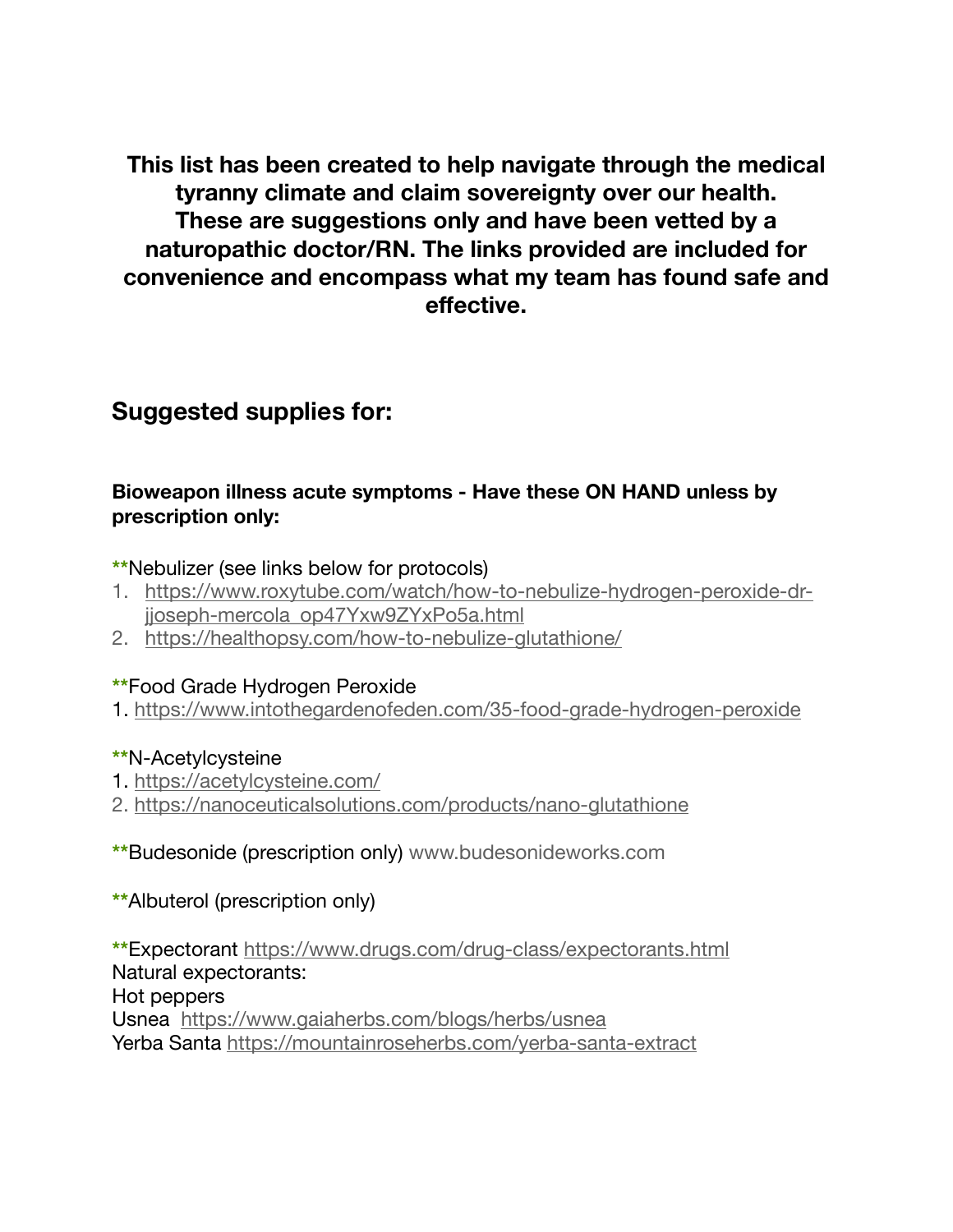### **\*\***Pulse-ox

1.<https://quikreviews.net/best-pulse-oximeters-us/>

### **\*\***Boost Oxygen

1. [https://www.big5sportinggoods.com/store/brand/Boost-Oxygen/\\_/N-1z13xsp](https://www.big5sportinggoods.com/store/brand/Boost-Oxygen/_/N-1z13xsp)

**\*\*I**vermectin (prescription only) Claritin (works with Ivermectin) Pepcid AC (works with Ivermectin) Black Seed Oil (works in place of Ivermectin) [https://andreasseedoils.com/](https://andreasseedoils.com/products/black-cumin-seed-oil) [products/black-cumin-seed-oil](https://andreasseedoils.com/products/black-cumin-seed-oil)

### **\*\***Chlorine Dioxide

1. [https://kvlab.com/chlorine-dioxide-products/cds-aqueous-chlorine](https://kvlab.com/chlorine-dioxide-products/cds-aqueous-chlorine-dioxide-3000-ppm.html)[dioxide-3000-ppm.html](https://kvlab.com/chlorine-dioxide-products/cds-aqueous-chlorine-dioxide-3000-ppm.html) 2.<http://www.chlorinedioxide-ph.com/cds-protocols-for-covid-19.html>

### **\*\***Natto Kinase and Serrapeptase OR Neprinol AFD

1. http:www.enzymesuperstore.com/neprinol

### **\*\***Neti pot

1.<https://bestreviews.com/best-neti-pots>

If you are admitted to a hospital READ ALL FORMS CAREFULLY. Locate any area where it says they can give you a "Covid vaccine" without your consent.

Documents to have on hand if you are admitted FOR ANY REASON:

- 1. General Medical Directive (have on you at all times and give to medical facility upon intake)
- 2. Power of Attorney

3. Covid Medical Directive - provided (have on you at all times and give to medical facility upon intake)

4. Covid Medical Power of Attorney - provided (have on you at all times and give to medical facility upon intake and copy to your general physician)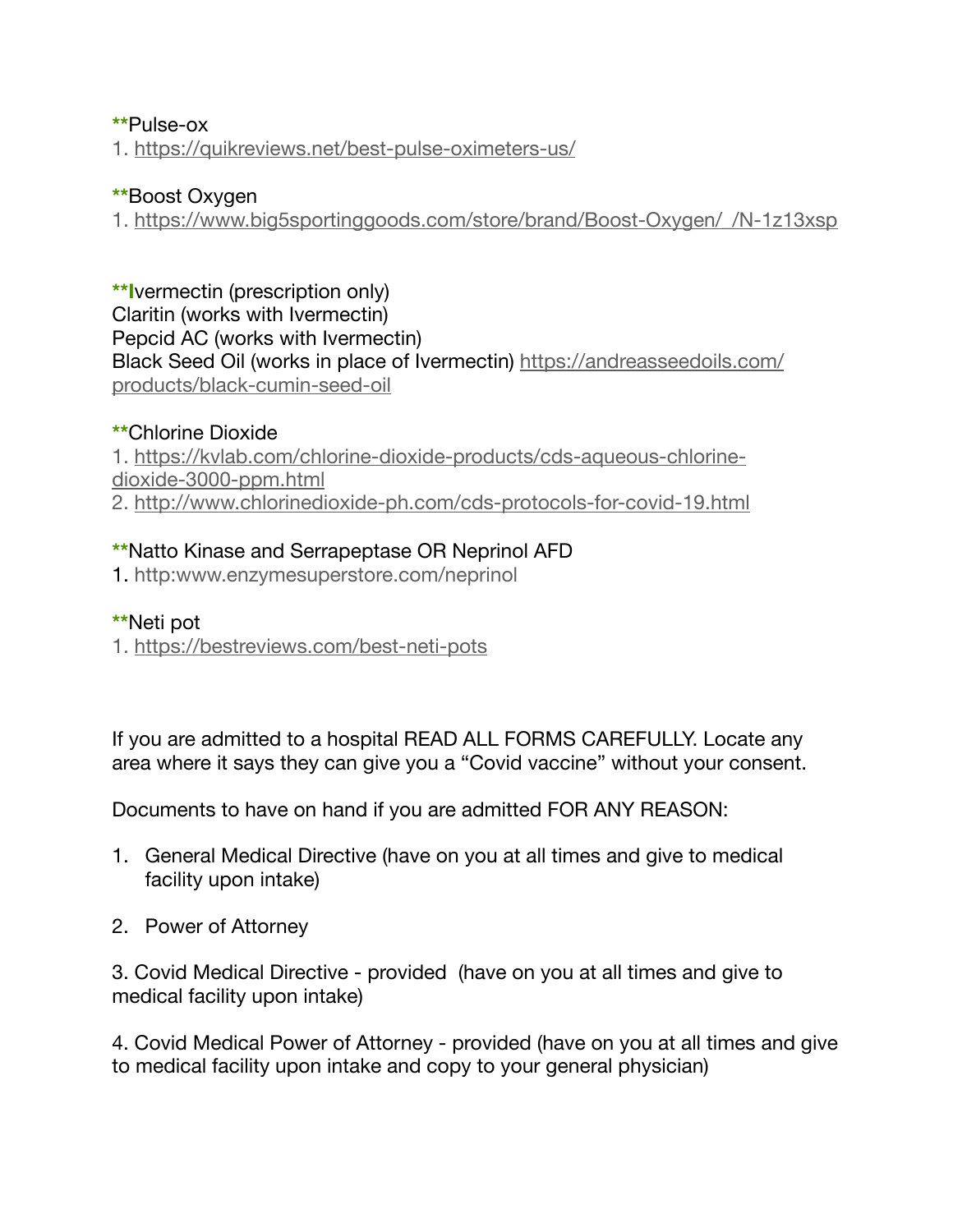# **General health-daily use or as needed**

**\*\***Nano Soma - <https://www.magicdichol.com/store/mdusa/>

**\*\***Chlorine Dioxide (MMS) - <https://kvlab.com/chlorine-dioxide-products/>

**\*\***DMSO - <https://kvlab.com/dmso-products/dmso-99-95-4-fl-oz>

### **\*\***Silver

1. www.rnareset.com 2. High Potency 20000 ppm Coated Silver - [https://shop.davidwolfe.com/](https://shop.davidwolfe.com/products/coated-silver) [products/coated-silver](https://shop.davidwolfe.com/products/coated-silver)

**\*\***Magnesium www.rnarset.com

**\*\***Nascent Iodine - [https://globalhealing.com/collections/collections/products/](https://globalhealing.com/collections/collections/products/detoxadine) [detoxadine](https://globalhealing.com/collections/collections/products/detoxadine)

# **\*\***Vit D3/K2

https://rnareset.com/collections/all-formulas/products/d3k2-reset

## **\*\***Vit C

1. [www.rnareset.co](http://www.rnareset.co)m 2. [https://www.allstarhealth.com/f/dr\\_mercola](https://www.allstarhealth.com/f/dr_mercola-liposomal_vitamin_c_(1000mg).htm)[liposomal\\_vitamin\\_c\\_\(1000mg\).htm](https://www.allstarhealth.com/f/dr_mercola-liposomal_vitamin_c_(1000mg).htm)

## **\*\***Zinc

1. [www.rnareset.com](http://www.rnareset.com) 2. [https://www.amazon.com/gp/product/B07L3FX74W/](https://www.amazon.com/gp/product/B07L3FX74W/ref=ppx_yo_dt_b_search_asin_title?ie=UTF8&psc=1) ref=ppx yo dt b search asin title?ie=UTF8&psc=1 [https://www.allstarhealth.com/f/eidon\\_ionic\\_minerals-zinc.htm](https://www.allstarhealth.com/f/eidon_ionic_minerals-zinc.htm)

**\*\***Activated Charcoal - [https://www.allstarhealth.com/f/yerba\\_prima](https://www.allstarhealth.com/f/yerba_prima-activated_coconut_charcoal.htm)[activated\\_coconut\\_charcoal.htm](https://www.allstarhealth.com/f/yerba_prima-activated_coconut_charcoal.htm)

**\*\***Bentonite clay - [https://www.amazon.com/Yerba-Prima-Bentonite-Herbal-](https://www.amazon.com/Yerba-Prima-Bentonite-Herbal-Detox/dp/B0773WRY1L?ref_=ast_sto_dp)Detox/dp/B0773WRY1L?ref =ast\_sto\_dp

**\*\***Diatomaceous earth - https://www.diatomaceousearth.com/blogs/learningcenter/food-grade-diatomaceous-earth-human-benefits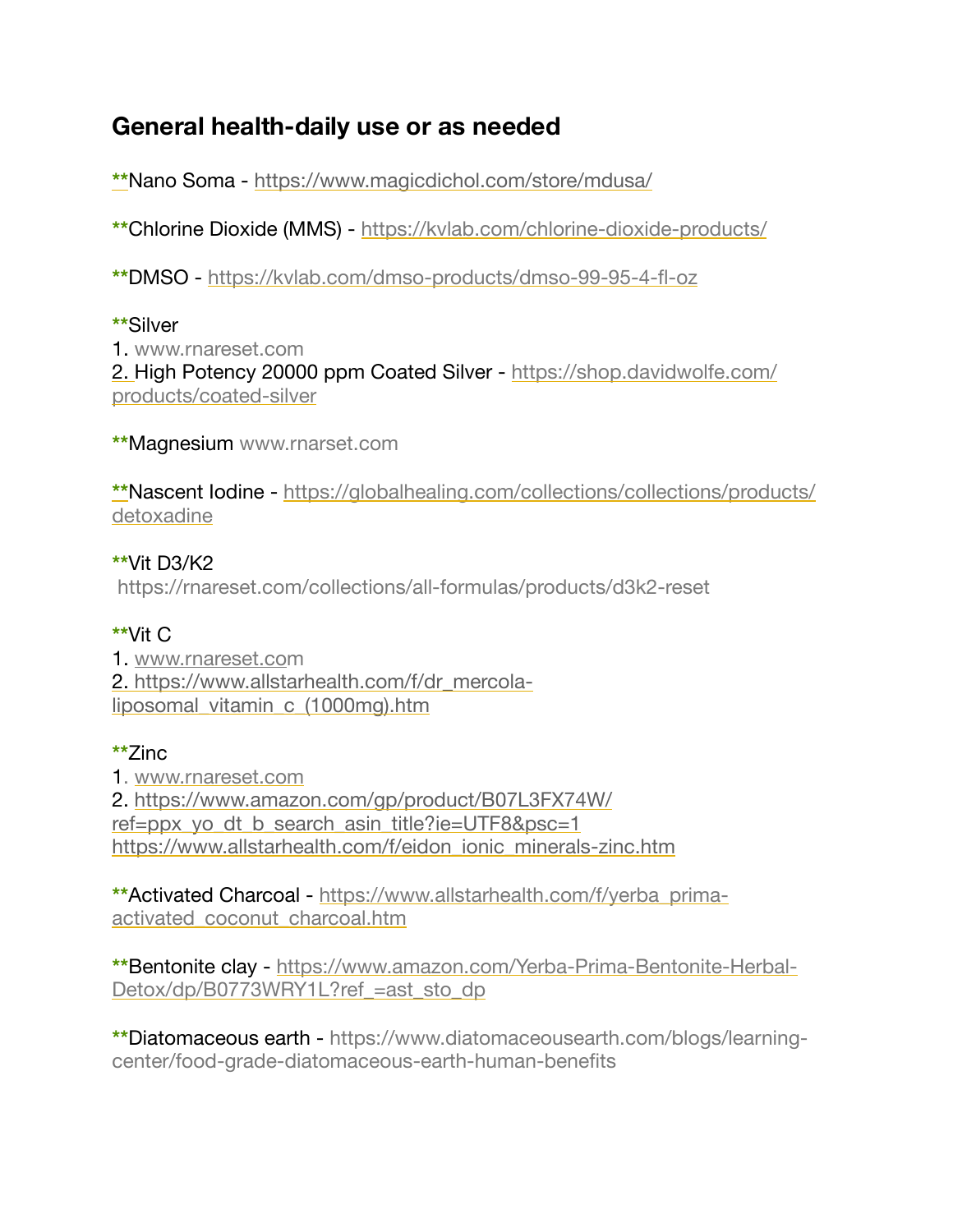**\*\***Zeolite - [https://www.allstarhealth.com/f/pure\\_planet-fulvic\\_zeolite.htm](https://www.allstarhealth.com/f/pure_planet-fulvic_zeolite.htm)

## **\*\***Ashwaganda -

1. [https://www.allstarhealth.com/f/gaia\\_herbs-ashwagandha\\_root.htm](https://www.allstarhealth.com/f/gaia_herbs-ashwagandha_root.htm)

2. [https://www.allstarhealth.com/f/body\\_first-ashwagandha\\_\(450mg\).htm](https://www.allstarhealth.com/f/body_first-ashwagandha_(450mg).htm)

**\*\***Astragalus - [https://www.allstarhealth.com/f/gaia\\_herbs](https://www.allstarhealth.com/f/gaia_herbs-astragalus_supreme.htm)[astragalus\\_supreme.htm](https://www.allstarhealth.com/f/gaia_herbs-astragalus_supreme.htm)

## **\*\***Cordyceps -

1. [https://www.allstarhealth.com/f/mushroom\\_wisdom-super\\_cordyceps.htm](https://www.allstarhealth.com/f/mushroom_wisdom-super_cordyceps.htm) 2. [https://www.allstarhealth.com/f/planetary\\_formulas](https://www.allstarhealth.com/f/planetary_formulas-cordyceps_450mg_std.htm)[cordyceps\\_450mg\\_std.htm](https://www.allstarhealth.com/f/planetary_formulas-cordyceps_450mg_std.htm)

**\*\***NAC - [https://www.allstarhealth.com/f/body\\_first-nac\\_\(600mg\).htm](https://www.allstarhealth.com/f/body_first-nac_(600mg).htm)

**\*\***Oregano oil - [https://www.allstarhealth.com/f/gaia\\_herbs](https://www.allstarhealth.com/f/gaia_herbs-single_herbs_oil_of_oregano.htm)single herbs oil of oregano.htm

\*\* Olive Leaf - [https://www.allstarhealth.com/f/gaia\\_herbs-olive\\_leaf.htm](https://www.allstarhealth.com/f/gaia_herbs-olive_leaf.htm)

**\*\*I**on Biome - <https://intelligenceofnature.com/>

**\*\***Black Cumin Seed oil - [https://andreasseedoils.com/products/black-cumin](https://andreasseedoils.com/products/black-cumin-seed-oil)[seed-oil](https://andreasseedoils.com/products/black-cumin-seed-oil)

## **\*\***MSM with Vitamin C (work synergistically)

https://www.lifeextension.com/vitamins-supplements/item00451/msm? utm\_source=bing&utm\_medium=cpc&utm\_campaign=LEF-SHOP-SPAG-EN-SMART-JointSupport&utm\_term=4582695773948135&utm\_content=Ad+group

# **\*\***Homeopathics

- 1. Arnica 200CH for mental and emotional balance
	- 30CH 6-12 pellets every 15 min 3x's for acute injuries
- 2. Acenytum Cappellum 200CH for shock/trauma
- 3. Hypericum
- 4. Nux Vomica

5. Ferrum Phosphoricum https://www.homeopathicremediesblog.com/remedies/ ferrum-phosphoricum/